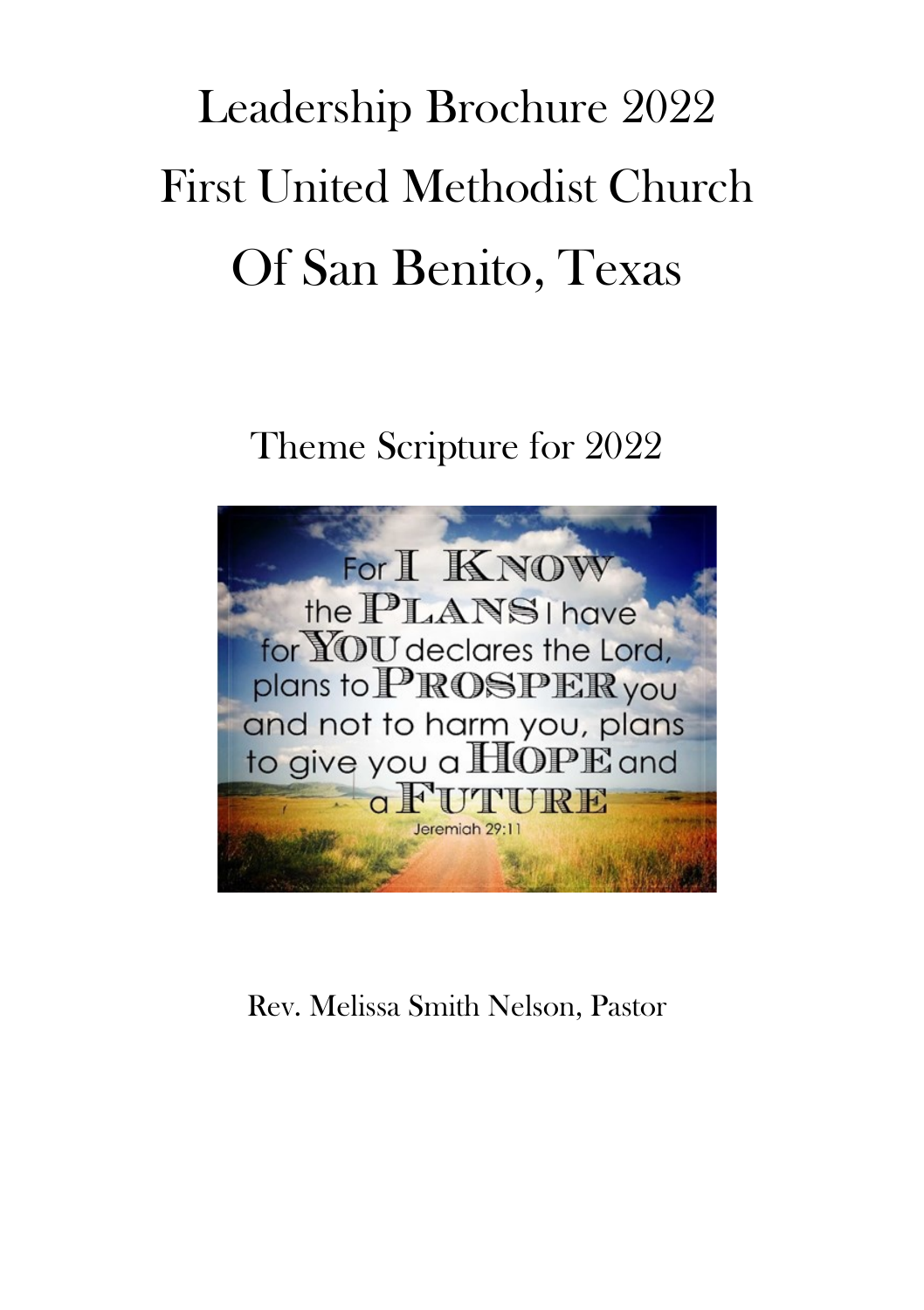# **Church Council 2022**

| Class          | Position                                      | Name                  |
|----------------|-----------------------------------------------|-----------------------|
| 2024           | Church Council Chair & Lay Leader             | <b>Bill Elliott</b>   |
| 2022           | Church Council Vice-Chair                     | Glen Hindman          |
| 2024           | <b>Church Council Secretary</b>               | Barbara Robinson      |
| 2024           | Administrative Ministry Team Co-<br>ordinator | Susan Thompson        |
| 2024           | Program Ministry Team Coordina-               | Zurly Elliott         |
| 2024           | Delegate to Annual Conference                 | <b>Bill Elliott</b>   |
| 2023           | Alternate Delegate to Ann Confer-<br>ence     | Carolyn Teer          |
| 2024           | <b>Membership Secretary</b>                   | Kathleen Czarnowski   |
| EBG            | <b>UMW President</b>                          | <b>Barb Yoder</b>     |
| EBG            | Representative Men's Group (                  | Rudy Hyde             |
| 2024           | <b>SPRC Chair</b>                             | Raema Ormsby          |
| 2023           | <b>Trustees Chair</b>                         | <b>Ben Fry</b>        |
| 2023           | <b>Finance Chair</b>                          | Greg Lockwood         |
| 2022           | <b>Church Treasurer</b>                       | Carolyn Teer          |
| 2024           | Rep to SB Food Pantry                         | Glen Hindman          |
| 2024           | Rep to SB Food Pantry                         | Virginia Hindman      |
| $\mathbf{1}$   | At Large Church Council Member                | <b>TBS</b>            |
| $\overline{2}$ | At Large Church Council Member                | Janet Lockwood        |
| 3              | At Large Church Council Member                | Viola Garza           |
| 4              | At Large Church Council Member                | <b>Tammy Cowan</b>    |
| 5              | At Large Church Council Member                | <b>Trey Smith</b>     |
| <b>Staff</b>   | <b>IT &amp; Staff for Trustees</b>            | <b>Rudy Hyde</b>      |
| <b>Staff</b>   | <b>Financial Secretary</b>                    | <b>Dolly Lovett</b>   |
| <b>Staff</b>   | <b>Music Ministry</b>                         | <b>Randy Ashley</b>   |
| <b>Staff</b>   | <b>Music Ministry</b>                         | <b>Hank Tharpe</b>    |
|                | <b>Pastor</b>                                 | <b>Melissa Nelson</b> |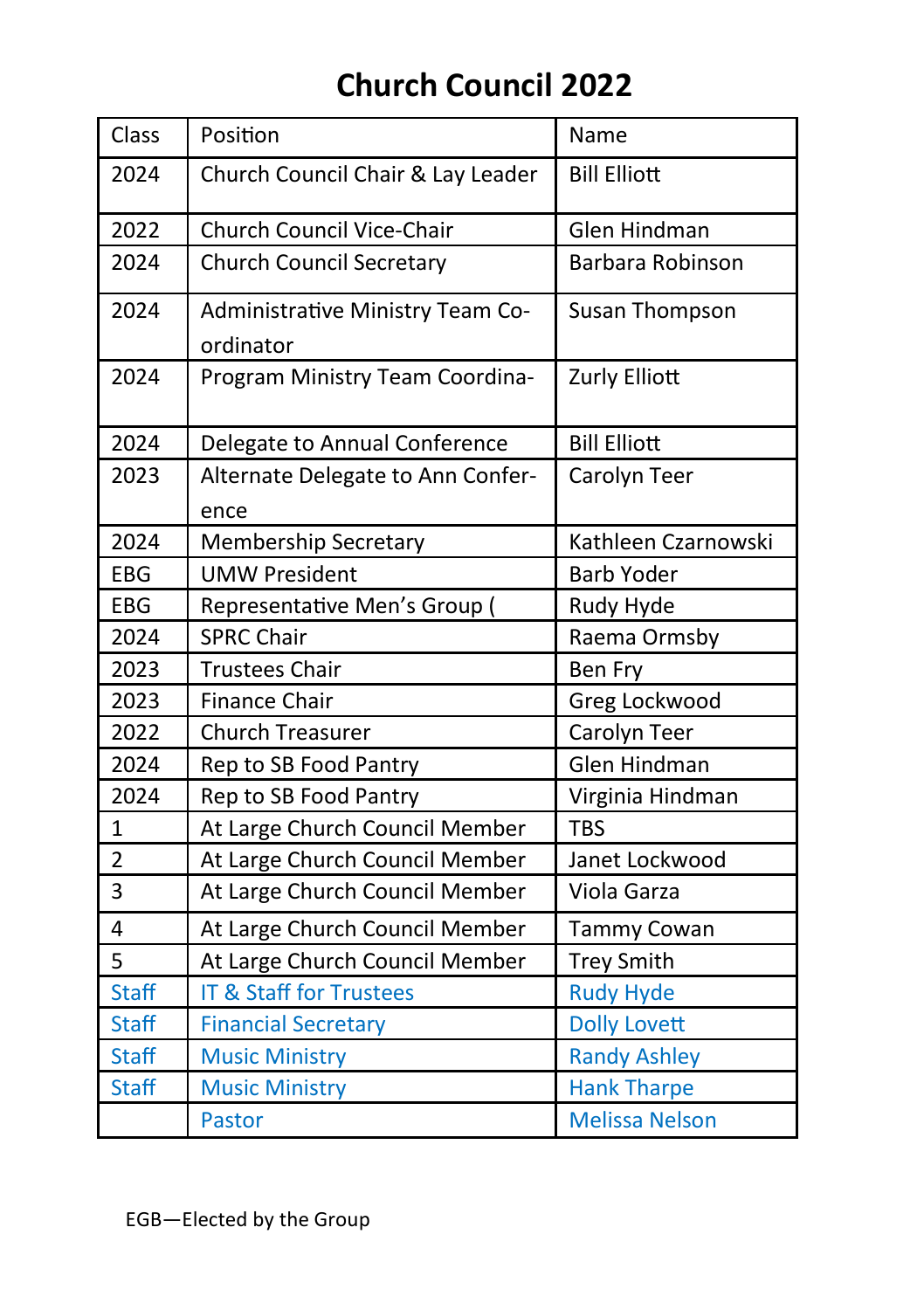## **The Leadership Team**

## **This Team consults together on important areas of the church as it relates to leadership**.

- 1. Helps to develop leadership year-round in the local church
- 2. It is a supportive of the present leadership in encouraging and training.
- 3. Leadership Issues may be dealt in closed session with this group.
- 4. It also functions as Nominations and Leadership Development for local church

| Class        | Position                                      | Name                  |
|--------------|-----------------------------------------------|-----------------------|
| 2024         | <b>Church Council Chair</b>                   | <b>Bill Elliott</b>   |
| 2023         | Church Council Vice Chair                     | Glen Hindman          |
| 2022         | Church Council Secretary                      | <b>Barb Robinson</b>  |
| 2024         | Delegate to Annual conference & Lay<br>Leader | <b>Bill Elliott</b>   |
| 2023         | Administrative Ministry Team<br>Coordinator   | Susan Thompson        |
| 2024         | Program Ministry Team<br>Coordinator          | Zurly Elliott         |
| 2023         | <b>SPRC Chair</b>                             | Raema Ormsby          |
| <b>Staff</b> | <b>Staff for Administrative Assistant</b>     | <b>Rudy Hyde</b>      |
| Chair        | Pastor                                        | <b>Melissa Nelson</b> |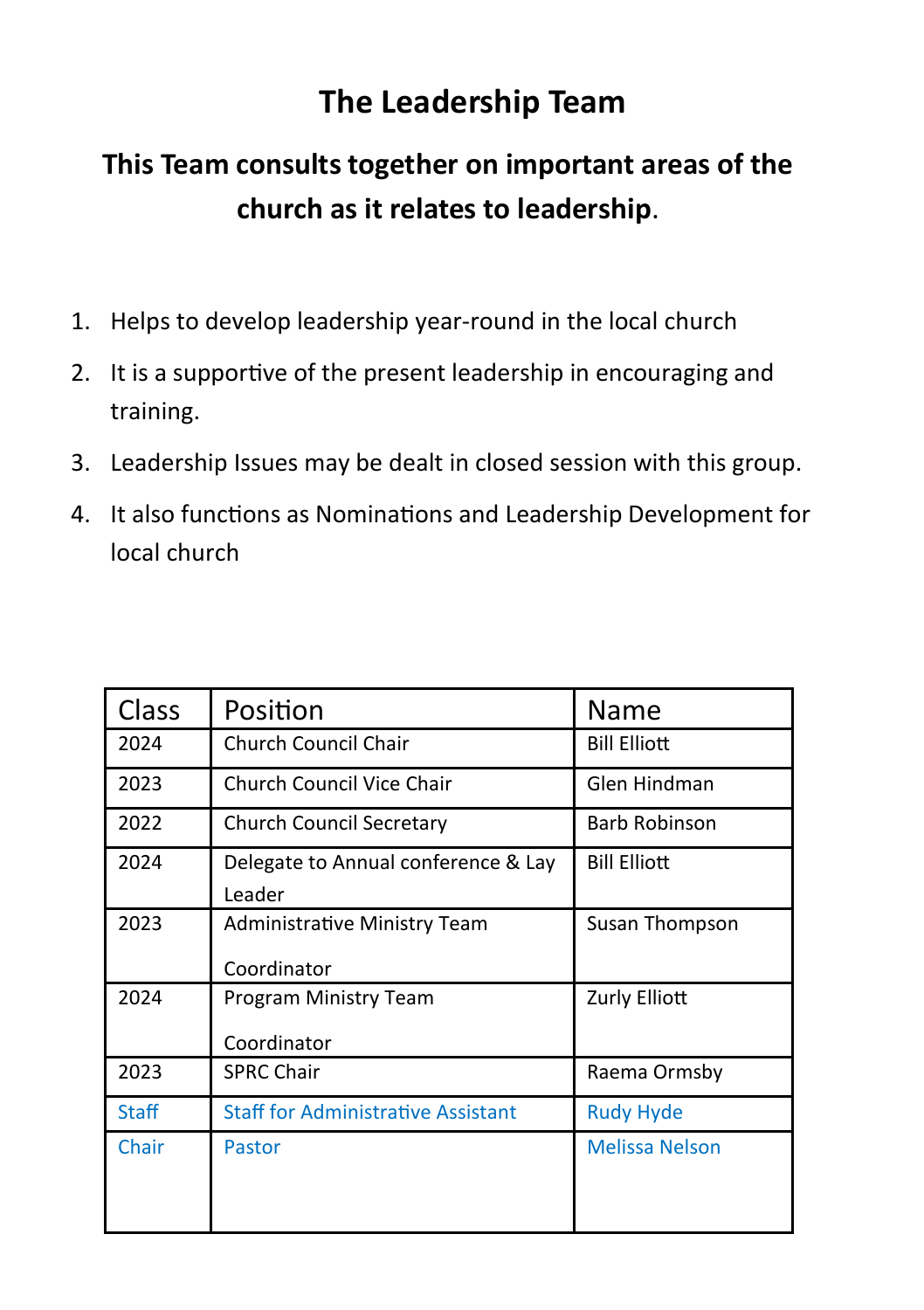## **Administrative Ministry Team**

**This is a joint meeting of the elected chairs and representatives from each of the three different Administrative Committees. They may meet together when a decision is needed from two or more of the committees.**

| Class        | Position                                         | Name                  |
|--------------|--------------------------------------------------|-----------------------|
| 2024         | <b>AM Team Coordinator</b>                       | Susan Thompson        |
| 2023         | <b>Church Council Vice Chair</b>                 | <b>Glen Hindman</b>   |
| 2022         | <b>Church Council Secretary</b>                  | Barbara Robinson      |
| 2022         | Church Council Chair & Lay Leader                | <b>Bill Elliott</b>   |
|              | <b>FINANCE COMMITTEE</b>                         |                       |
| 2022         | <b>Church Treasurer</b>                          | Carolyn Teer          |
| 2024         | <b>Finance Chair</b>                             | Greg Lockwood         |
| 2022         | <b>Finance Representative</b>                    | Don Rinearson         |
| 2023         | <b>Finance Representative</b>                    | <b>Pearl Hobbs</b>    |
| <b>Staff</b> | <b>Financial Secretary</b>                       | <b>Dolly Lovett</b>   |
|              | <b>STAFF/ PARISH RELATIONSHIP</b>                |                       |
|              | <b>COMMITTEE</b>                                 |                       |
| 2024         | <b>SPRC Chair</b>                                | Raema Ormsby          |
| 2022         | <b>SPRC Representative</b>                       | <b>Trish Morrow</b>   |
| 2023         | <b>SPRC Representative</b>                       | Dee Roberts           |
| 2024         | Lay Delegate to Annual Conference                | <b>Bill Elliott</b>   |
| <b>Staff</b> | <b>Pastor</b>                                    | <b>Melissa Nelson</b> |
|              | <b>TRUSTEES COMMITTEE</b>                        |                       |
| 2023         | Trustee's Chair                                  | Ben Fry               |
| 2022         | Trustees Representative                          | Dolly Lovett          |
| 2024         | Trustees Representative                          | Glen Hindman          |
| <b>Staff</b> | <b>Director of Building Management</b><br>and IT | <b>Rudy Hyde</b>      |

**Pastor , Lay Leader and Church Council Chair sit ex officio on all of the different committees of the church.**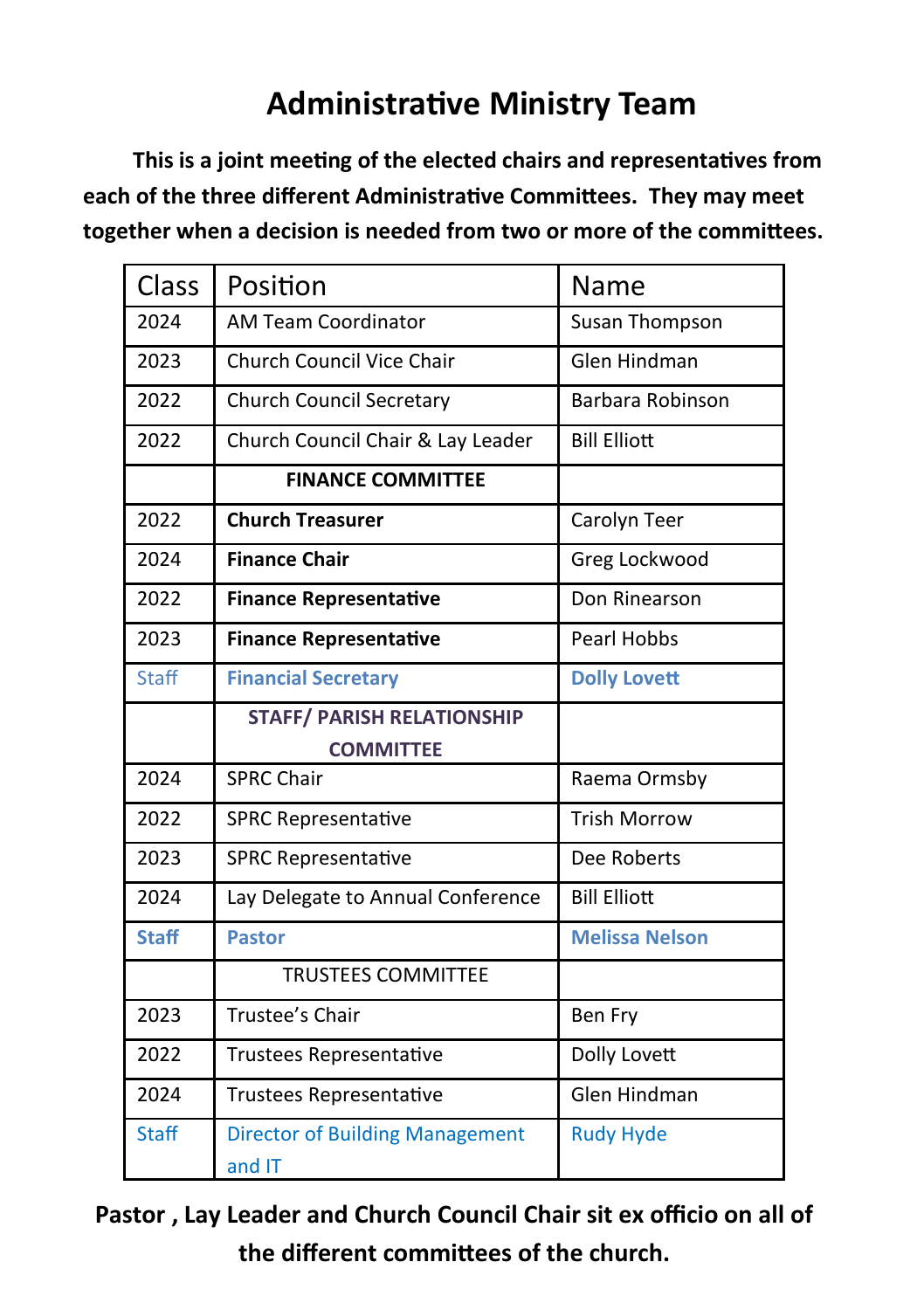#### **Finance Committee**

| Chair                             | Greg Lockwood                                                                |
|-----------------------------------|------------------------------------------------------------------------------|
| Elected Rep                       | Don Rinearson                                                                |
| Elected Rep                       | Pearl Hobbs                                                                  |
| Church Treasurer                  | Carolyn Teer                                                                 |
| A.M. Team Coord                   | Susan Thompson                                                               |
| Lay Leader                        | <b>Bill Elliott</b>                                                          |
| <b>Staff Financial Secretary</b>  | Dolly Lovett                                                                 |
| Any Others at the invite of Chair | They have voice but not vote & do not<br>sit on Administrative Ministry Team |

#### **Trustees Committee**

| Chair                                    | Ben Fry                                                                          |
|------------------------------------------|----------------------------------------------------------------------------------|
| Elected Rep                              | Dolly Lovett                                                                     |
| Elected Rep                              | Glen Hindman                                                                     |
| A.M. Team Coord                          | Susan Thompson                                                                   |
| Lay Leader                               | <b>Bill Elliott</b>                                                              |
| <b>Staff</b>                             | Rudy Hyde                                                                        |
| Any Others at the<br>invite of the Chair | They have voice but not vote & do not sit on the<br>Administrative Ministry Team |

### **Staff Parish Relationship Committee**

Chair Raema Ormsby Elected Rep Trish Morrow Elected Rep Dee Roberts Rep Ch Council Virginia Hindman A.M. Team Coord Susan Thompson Lay Leader Bill Elliott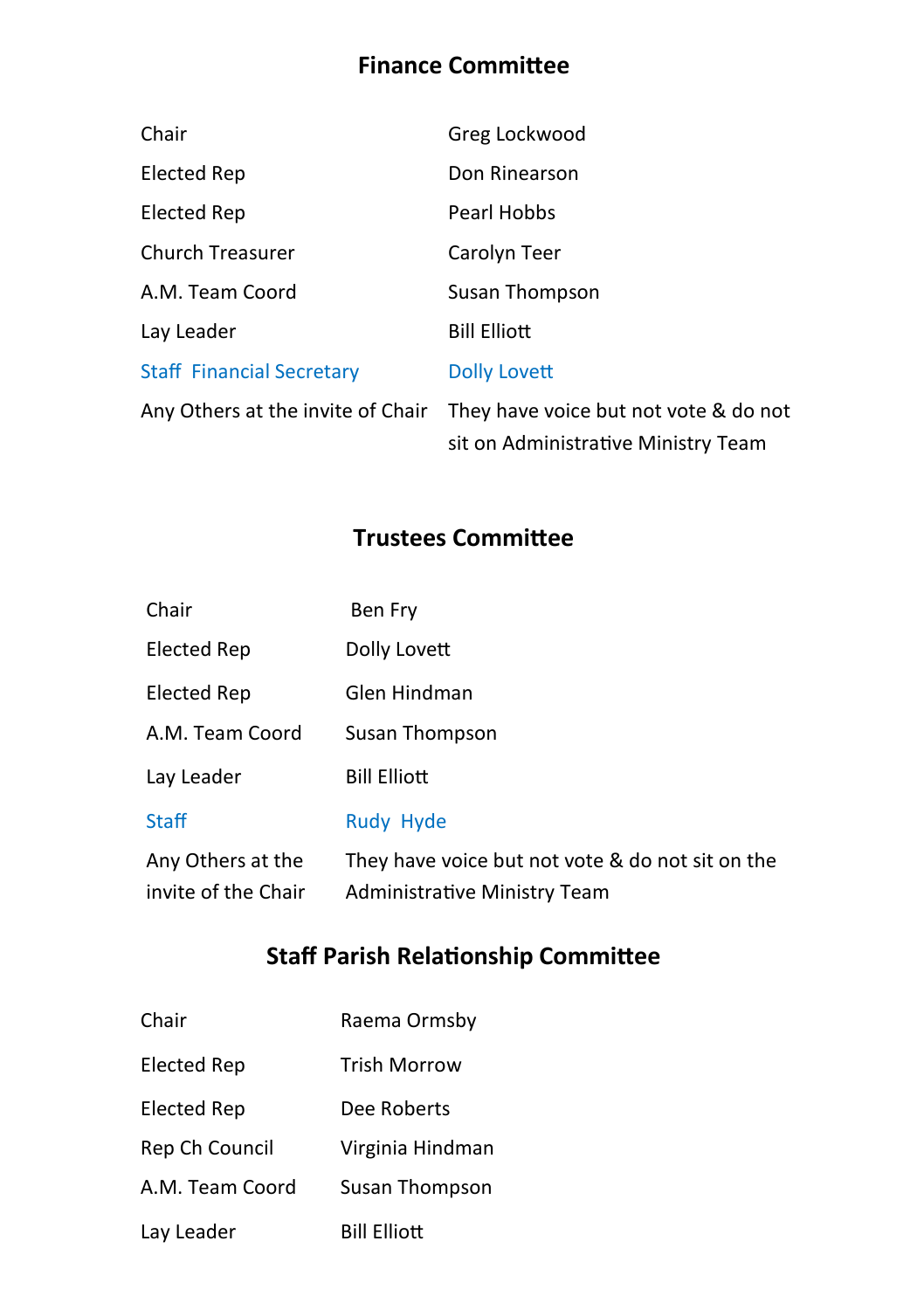## **Program Ministry Team**

#### **Executive Team**

ask of The Executive Officers of the Program Ministry Team

- 1. Organize first of the year planning event .
- 2. Recruit the point persons for the ministries that will occur in the year. Check on progress.

3. Put together a budget proposal for the finance committee each year before September.

| <b>Class</b> | Position               | Name                  |
|--------------|------------------------|-----------------------|
| 2024         | P M Team Coordinator   | Zurly Elliott         |
| 2023         | P M Team Executive Mem | <b>Tammy Cowan</b>    |
| 2022         | P M Team Executive Mem | Virginia Hindman      |
| 2023         | P M Team Executive Mem | Dee Roberts           |
| 2023         | P M Team Secretary     | Janet Lockwood        |
| Pastor       | <b>Pastor</b>          | <b>Melissa Nelson</b> |

On the following page is a list of

All the Ministry Team Point Persons

WE pray about each of these

When we do not have any one to step forward in a year

We don't forget the ministry

But we Wait Until God will Send us the Right Person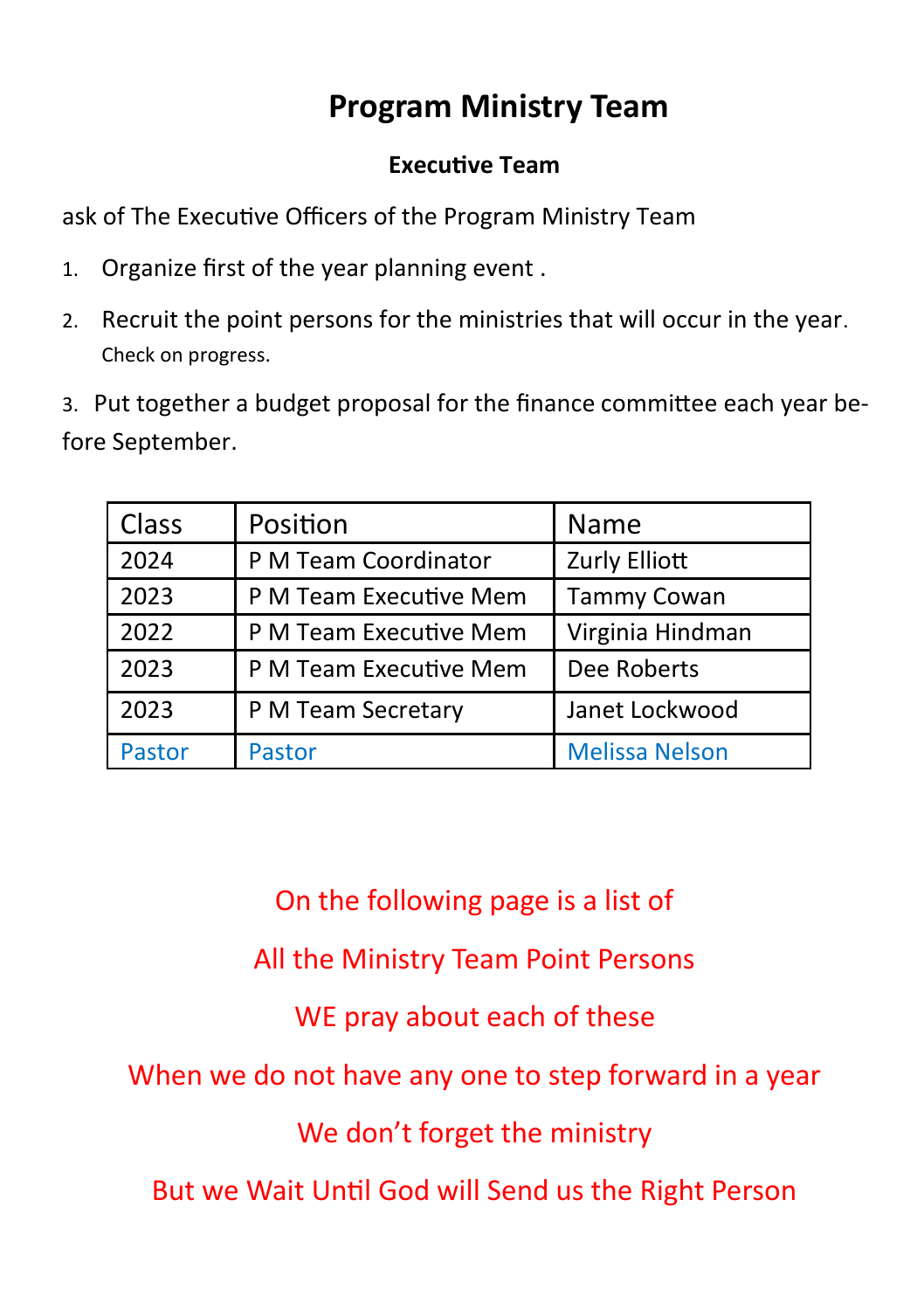## **Any and All Members and/or friends of the church that are point persons or advisors is a part of the Program Ministry**

- Tammy Cowan. -Daughter's of the King Tea Party February
- Tammy Cowan Blanket ministry October
- Tammy Cowan & Dee Roberts Seasonal Decorations for Worship
- Lee Brede Drama and Liturgical color changes
- Melissa Nelson Lectors & Worship
- Huck Nelson Kitchen Cabinet Coordinator
	- First Responders Thanksgiving: Marcia Porter & Huck Nelson
	- 5th Sunday After Church Luncheons
	- Fund raisers which use the Kitchen
- Edith Clark & Raema Ormsby Prayer Shawls & Prayer Group
- Raema Ormsby & Melissa Nelson -Spiritual Formation
- Christian Education Sunday School and Beyond
	- Adult
	- Youth
	- Children
- Intergenerational Ministry (i.e. Family of Faith)
- VBS
- Glen & Virginia Hindman –Food Pantry
- SOS August & September
- Tricia Morrow In His Steps August, Spring
- Karen Muirhead Blessing of the Stuffed Animals after Valentine
- Viola Garza & Patricia Saenz: Angel Tree November
- Pearl Hobbs & Viola Garza Office Angels
- Trey Smith-Boy Scouts
- Melissa Nelson AA
- Bill Elliott Publicity

Please be in prayer where you would like to serve You may visit with anyone on the Leadership Team